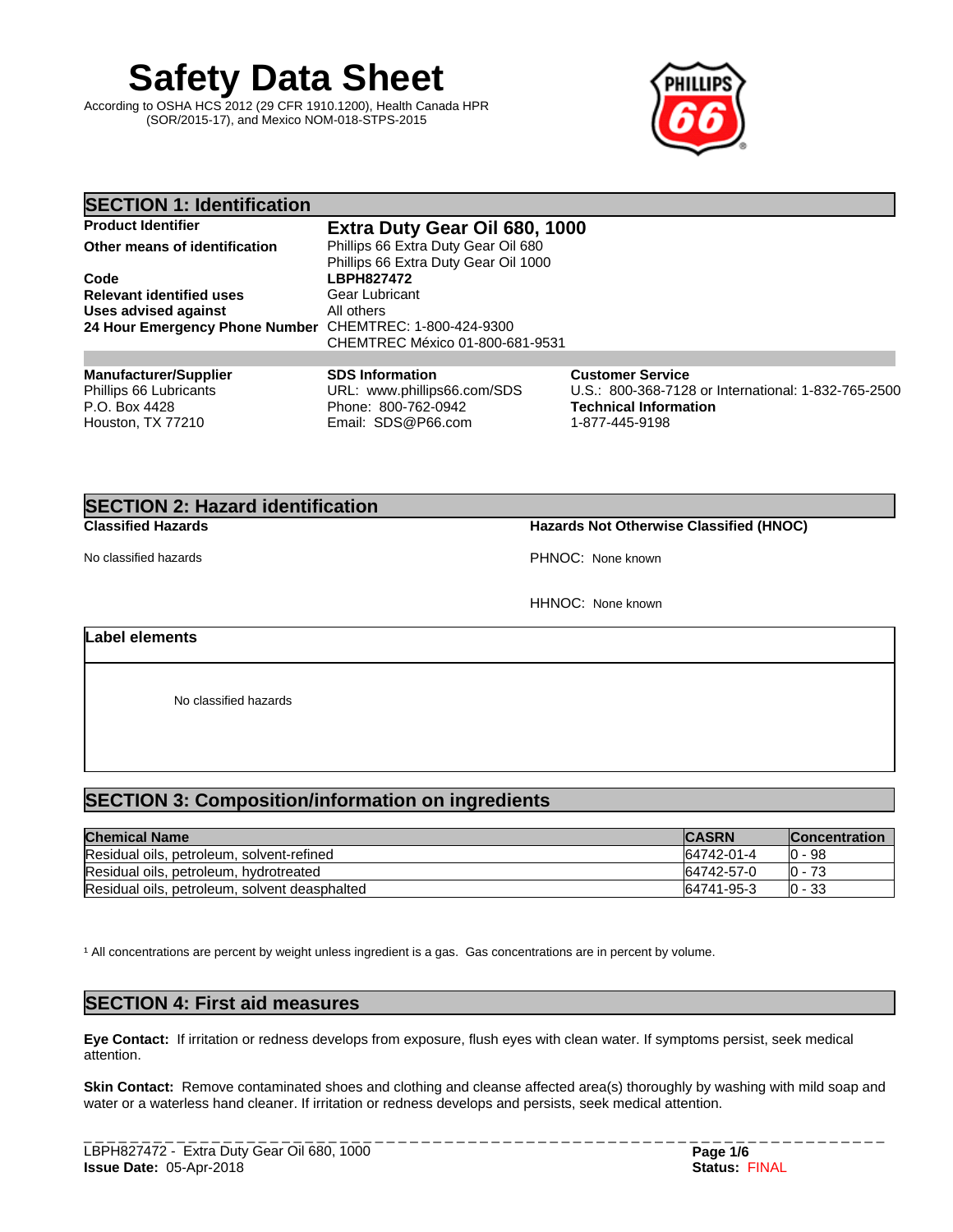Inhalation: First aid is not normally required. If breathing difficulties develop, move victim away from source of exposure and into fresh air in a position comfortable for breathing. Seek immediate medical attention.

\_ \_ \_ \_ \_ \_ \_ \_ \_ \_ \_ \_ \_ \_ \_ \_ \_ \_ \_ \_ \_ \_ \_ \_ \_ \_ \_ \_ \_ \_ \_ \_ \_ \_ \_ \_ \_ \_ \_ \_ \_ \_ \_ \_ \_ \_ \_ \_ \_ \_ \_ \_ \_ \_ \_ \_ \_ \_ \_ \_ \_ \_ \_ \_ \_ \_ \_ \_ \_

**Ingestion:** First aid is not normally required; however, if swallowed and symptoms develop, seek medical attention.

**Most important symptoms and effects, both acute and delayed:** Inhalation of oil mists or vapors generated at elevated temperatures may cause respiratory irritation. Accidental ingestion can result in minor irritation of the digestive tract, nausea and diarrhea. Prolonged or repeated contact may dry skin and cause irritation.

**Notes to Physician:**Acute aspirations of large amounts of oil-laden material may produce a serious aspiration pneumonia. Patients who aspirate these oils should be followed for the development of long-term sequelae. Inhalation exposure to oil mists below current workplace exposure limits is unlikely to cause pulmonary abnormalities.

### **SECTION 5: Firefighting measures**

**NFPA 704: National Fire Protection Association** 

**Health:** 0 **Flammability:** 1 **Instability:** 0 0 = minimal hazard



 $1 =$  slight hazard 2 = moderate hazard 3 = severe hazard  $4 =$  extreme hazard

**Extinguishing Media:** Dry chemical, carbon dioxide, foam, or water spray is recommended. Water or foam may cause frothing of materials heated above 212°F / 100°C. Carbon dioxide can displace oxygen. Use caution when applying carbon dioxide in confined spaces. Simultaneous use of foam and water on the same surface is to be avoided as water destroys the foam.

#### **Specific hazards arising from the chemical**

**Unusual Fire & Explosion Hazards:** This material may burn, butwill not ignite readily. If container is not properly cooled, it can rupture in the heat of a fire.

**Hazardous Combustion Products:** Combustion may yield smoke, carbon monoxide, and other products of incomplete combustion. Oxides of sulfur, nitrogen or phosphorus may also be formed.

**Special protective actions for fire-fighters:** For fires beyond the initial stage, emergency responders in the immediate hazard area should wear protective clothing. When the potential chemical hazard is unknown, in enclosed or confined spaces, a self contained breathing apparatus should be worn. In addition, wear other appropriate protective equipment as conditions warrant (see Section 8). Isolate the hazard area and deny entry to unnecessary and unprotected personnel. Stop spill/release if it can be done safely. Move undamaged containers from immediate hazard area if it can be done safely. Water spray may be useful in minimizing or dispersing vapors and to protect personnel. Cool equipment exposed to fire with water, if it can be done safely. Avoid spreading burning liquid with water used for cooling purposes.

#### **See Section 9 for Flammable Properties including Flash Point and Flammable (Explosive) Limits**

#### **SECTION 6: Accidental release measures**

**Personal precautions, protective equipment and emergency procedures:** This material may burn, butwill not ignite readily. Keep all sources of ignition away from spill/release. Stay upwind and away from spill/release. Avoid direct contact with material. For large spillages, notify persons down wind of the spill/release, isolate immediate hazard area and keep unauthorized personnel out. Wear appropriate protective equipment, including respiratory protection, as conditions warrant (see Section 8). See Sections 2 and 7 for additional information on hazards and precautionary measures.

**Environmental Precautions:** Stop and contain spill/release if it can be done safely. Prevent spilled material from entering sewers, storm drains, other unauthorized drainage systems, and natural waterways. Use water sparingly to minimize environmental contamination and reduce disposal requirements. If spill occurs on water notify appropriate authorities and advise shipping of any hazard. Spills into or upon navigable waters, the contiguous zone, or adjoining shorelines that cause a sheen or discoloration on the surface of the water, may require notification of the National Response Center (phone number 800-424-8802).

**Methods and material for containment and cleaning up:** Notify relevant authorities in accordance with all applicable regulations. Immediate cleanup of any spill is recommended. Dike far ahead of spill for later recovery or disposal. Absorb spill with inert material such as sand or vermiculite, and place in suitable container for disposal. If spilled on water remove with appropriate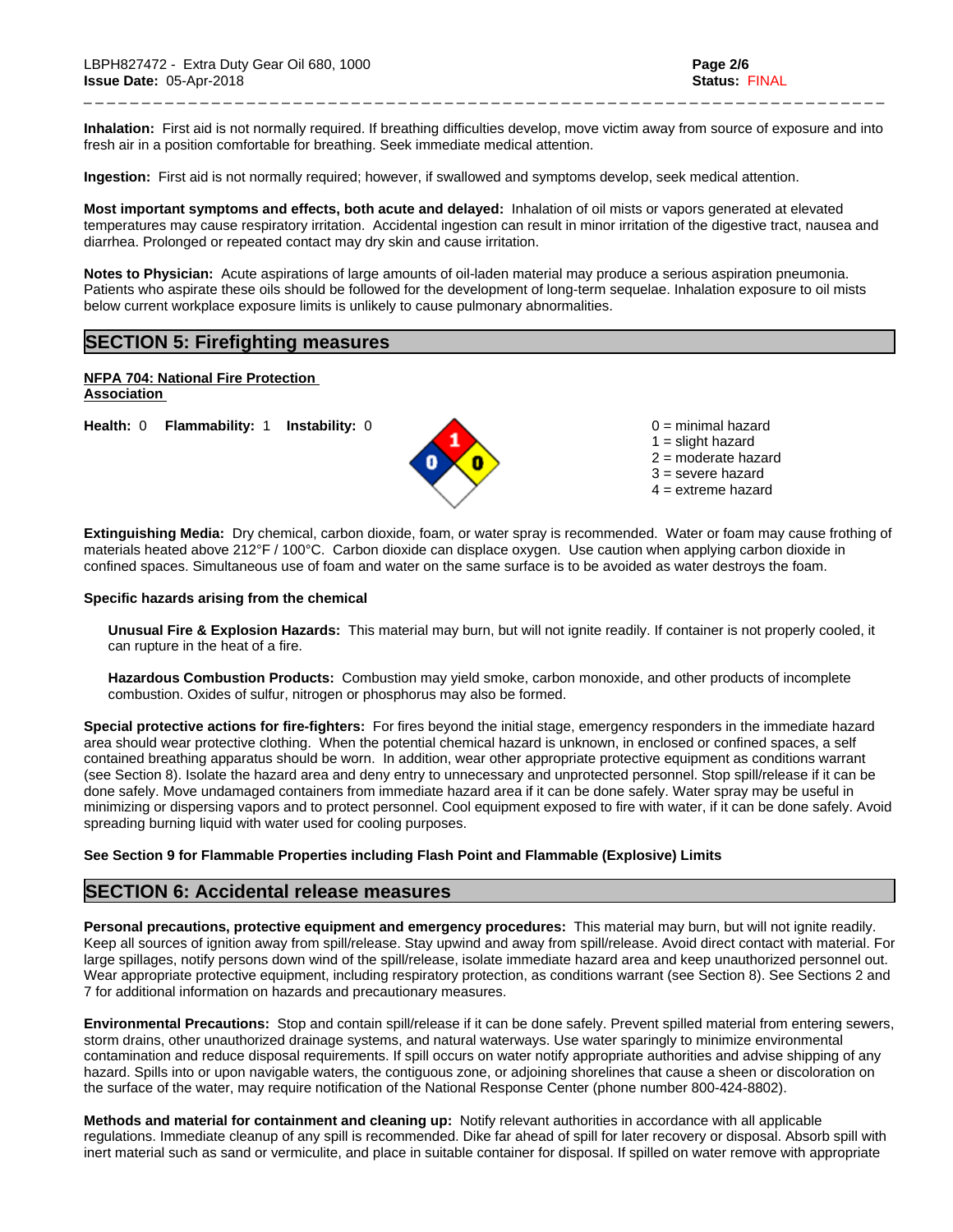methods (e.g. skimming, booms or absorbents). In case of soil contamination, remove contaminated soil for remediation or disposal, in accordance with local regulations.

\_ \_ \_ \_ \_ \_ \_ \_ \_ \_ \_ \_ \_ \_ \_ \_ \_ \_ \_ \_ \_ \_ \_ \_ \_ \_ \_ \_ \_ \_ \_ \_ \_ \_ \_ \_ \_ \_ \_ \_ \_ \_ \_ \_ \_ \_ \_ \_ \_ \_ \_ \_ \_ \_ \_ \_ \_ \_ \_ \_ \_ \_ \_ \_ \_ \_ \_ \_ \_

Recommended measures are based on the most likely spillage scenarios for this material; however local conditions and regulations may influence or limit the choice of appropriate actions to be taken. See Section 13 for information on appropriate disposal.

### **SECTION 7: Handling and storage**

**Precautions for safe handling:** Keep away from flames and hot surfaces. Wash thoroughly after handling. Use good personal hygiene practices and wear appropriate personal protective equipment (see section 8). Spills will produce very slippery surfaces. Do not enter confined spaces such as tanks or pits without following proper entry procedures such as ASTM D-4276 and 29CFR 1910.146. Do not wear contaminated clothing or shoes.

**Conditions for safe storage:**Keep container(s) tightly closed and properly labeled. Use and store this material in cool, dry, well-ventilated area away from heat and all sources of ignition. Store only in approved containers. Keep away from any incompatible material (see Section 10). Protect container(s) against physical damage.

"Empty" containers retain residue and may be dangerous. Do not pressurize, cut, weld, braze, solder, drill, grind, or expose such containers to heat, flame, sparks, or other sources of ignition. They may explode and cause injury or death."Empty" drums should be completely drained, properly bunged, and promptly shipped to the supplier or a drum reconditioner. All containers should be disposed of in an environmentally safe manner and in accordance with governmental regulations. Before working on or in tanks which contain or have contained this material, refer to OSHA regulations, ANSI Z49.1, and other references pertaining to cleaning, repairing, welding, or other contemplated operations.

### **SECTION 8: Exposure controls/personal protection**

#### **Occupational exposure limits**

The following constituents are the only constituents of the product which have a PEL, TLV or other recommended exposure limit. At this time, the other constituents have no known exposure limits.

| <b>Chemical Name</b>      | <b>ACGIH</b>              | <b>OSHA</b> | <b>Mexico</b>          | <b>Phillips 66</b> |
|---------------------------|---------------------------|-------------|------------------------|--------------------|
| Residual oils, petroleum, | TWA: $5 \text{mq/m}^3$    | ---         | $\qquad \qquad \cdots$ | ---                |
| solvent-refined           | STEL: $10 \text{ mg/m}^3$ |             |                        |                    |
|                           | as Oil Mist, if Generated |             |                        |                    |
| Residual oils, petroleum, | TWA: $5 \text{mq/m}^3$    | ---         | $- - -$                | ---                |
| hydrotreated              | STEL: $10 \text{ mg/m}^3$ |             |                        |                    |
|                           | as Oil Mist, if Generated |             |                        |                    |
| Residual oils, petroleum, | TWA: $5 \text{mq/m}^3$    | $---$       | $- - -$                | $- - -$            |
| solvent deasphalted       | STEL: $10 \text{ mg/m}^3$ |             |                        |                    |
|                           | as Oil Mist, if Generated |             |                        |                    |

Note: State, local or other agencies or advisory groups may have established more stringent limits. Consult an industrial **hygienist or similar professional, or your local agencies, for further information.**

#### **Biological occupational exposure limits**

Note: This product, as supplied, does not contain any hazardous materials with occupational exposure limits established **by the region specific regulatory bodies**

**Engineering controls:** If current ventilation practices are not adequate to maintain airborne concentrations below the established exposure limits, additional engineering controls may be required.

**Eye/Face Protection:** The use of eye/face protection is not normally required; however, good industrial hygiene practice suggests the use of eye protection that meets or exceeds ANSI Z.87.1 whenever working with chemicals.

**Skin/Hand Protection:** The use of skin protection is not normally required; however, good industrial hygiene practice suggests the use of gloves or other appropriate skin protection whenever working with chemicals. Suggested protective materials: Nitrile rubber

**Respiratory Protection:** Where there is potential for airborne exposure above the exposure limit a NIOSH certified air purifying respirator equipped with R or P95 filters may be used.

A respiratory protection program that meets or is equivalent to OSHA 29 CFR 1910.134 and ANSI Z88.2 should be followed whenever workplace conditions warrant a respirator's use. Air purifying respirators provide limited protection and cannot be used in atmospheres that exceed the maximum use concentration (as directed by regulation or the manufacturer's instructions), in oxygen deficient (less than 19.5 percent oxygen) situations, or under conditions that are immediately dangerous to life and health (IDLH).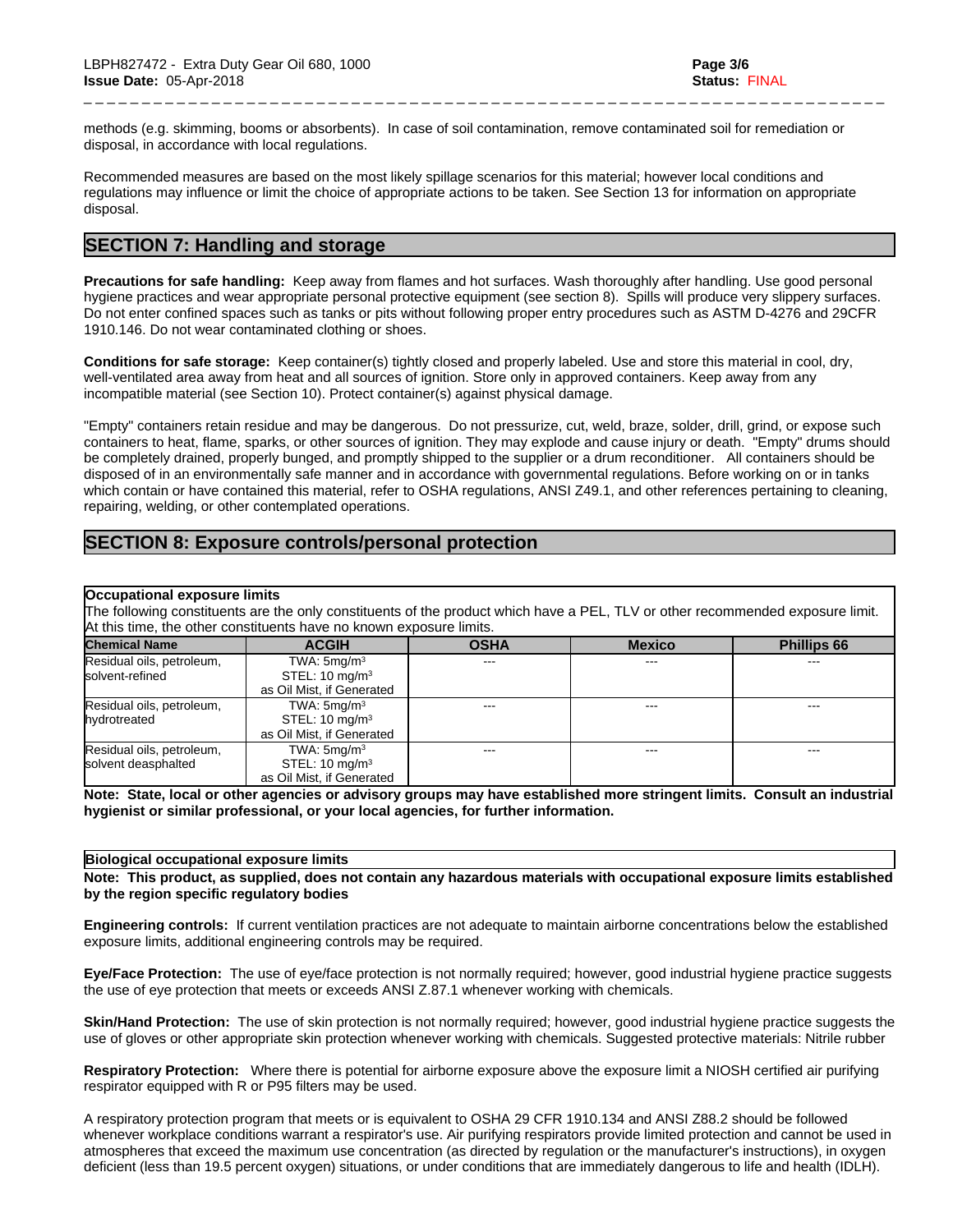Suggestions provided in this section for exposure control and specific types of protective equipment are based on readily available information. Users should consult with the specific manufacturer to confirm the performance of their protective **equipment. Specific situations may require consultation with industrial hygiene, safety, or engineering professionals.**

\_ \_ \_ \_ \_ \_ \_ \_ \_ \_ \_ \_ \_ \_ \_ \_ \_ \_ \_ \_ \_ \_ \_ \_ \_ \_ \_ \_ \_ \_ \_ \_ \_ \_ \_ \_ \_ \_ \_ \_ \_ \_ \_ \_ \_ \_ \_ \_ \_ \_ \_ \_ \_ \_ \_ \_ \_ \_ \_ \_ \_ \_ \_ \_ \_ \_ \_ \_ \_

### **SECTION 9: Physical and chemical properties**

 **Note:** Unless otherwise stated, values are determined at 20°C (68°F) and 760 mm Hg (1 atm). Data represent typical values and are not intended to be specifications.

| Appearance: Amber, Transparent                   | <b>Flash Point:</b> > 572 °F / > 300 °C                           |
|--------------------------------------------------|-------------------------------------------------------------------|
| <b>Physical Form: Liquid</b>                     | Test Method: Pensky-Martens Closed Cup (PMCC), ASTM D93, EPA 1010 |
| <b>Odor: Petroleum</b>                           | Initial Boiling Point/Range: No data                              |
| <b>Odor Threshold: No data</b>                   | Vapor Pressure: <1 mm Hq                                          |
| <b>pH:</b> Not applicable                        | Partition Coefficient (n-octanol/water) (Kow): No data            |
| Vapor Density (air=1): $>1$                      | Melting/Freezing Point: No data                                   |
| Upper Explosive Limits (vol % in air): No data   | Auto-ignition Temperature: No data                                |
| Lower Explosive Limits (vol % in air): No data   | Decomposition Temperature: No data                                |
| <b>Evaporation Rate (nBuAc=1): No data</b>       | <b>Specific Gravity (water=1):</b> 0.910 - 0.924 @ 60°F (15.6°C)  |
| Particle Size: Not applicable                    | <b>Bulk Density: 7.57 - 7.69 lbs/gal</b>                          |
| <b>Percent Volatile: No data</b>                 | Viscosity: 32.2 - 39.5 cSt @ 100°C; 680 - 1000 cSt @ 40°C         |
| <b>Flammability (solid, gas):</b> Not applicable | <b>Solubility in Water: Negligible</b>                            |
|                                                  |                                                                   |

### **SECTION 10: Stability and reactivity**

**Reactivity:** Not chemically reactive.

**Chemical stability:** Stable under normal ambient and anticipated conditions of use.

**Possibility of hazardous reactions:** Hazardous reactions not anticipated.

**Conditions to avoid:** Extended exposure to high temperatures can cause decomposition. Avoid all possible sources of ignition.

**Incompatible materials:** Avoid contact with strong oxidizing agents and strong reducing agents.

**Hazardous decomposition products:** Not anticipated under normal conditions of use.

### **SECTION 11: Toxicological information**

#### **Information on Toxicological Effects**

|  | <b>Substance / Mixture</b> |  |  |
|--|----------------------------|--|--|
|  |                            |  |  |

| <b>Acute Toxicity</b> | <b>Hazard</b>          | <b>Additional Information</b> | <b>ILC50/LD50 Data</b>    |  |
|-----------------------|------------------------|-------------------------------|---------------------------|--|
|                       |                        |                               |                           |  |
| <b>Inhalation</b>     | Unlikely to be harmful |                               | >5 mg/L (mist, estimated) |  |
|                       |                        |                               |                           |  |
| <b>Dermal</b>         | Unlikely to be harmful |                               | $> 2$ g/kg (estimated)    |  |
|                       |                        |                               |                           |  |
| Oral                  | Unlikely to be harmful |                               | > 5 g/kg (estimated)      |  |
|                       |                        |                               |                           |  |

**Likely Routes of Exposure:** Inhalation, eye contact, skin contact

**Aspiration Hazard:** Not expected to be an aspiration hazard

**Skin Corrosion/Irritation:** Not expected to be irritating. Repeated exposure may cause skin dryness or cracking.

**Serious Eye Damage/Irritation:** Not expected to be irritating.

**Skin Sensitization:** Not expected to be a skin sensitizer.

**Respiratory Sensitization:** No information available.

**Specific Target Organ Toxicity (Single Exposure):** No information available on the mixture, however none of the components have been classified for target organ toxicity (or are below the concentration threshold for classification).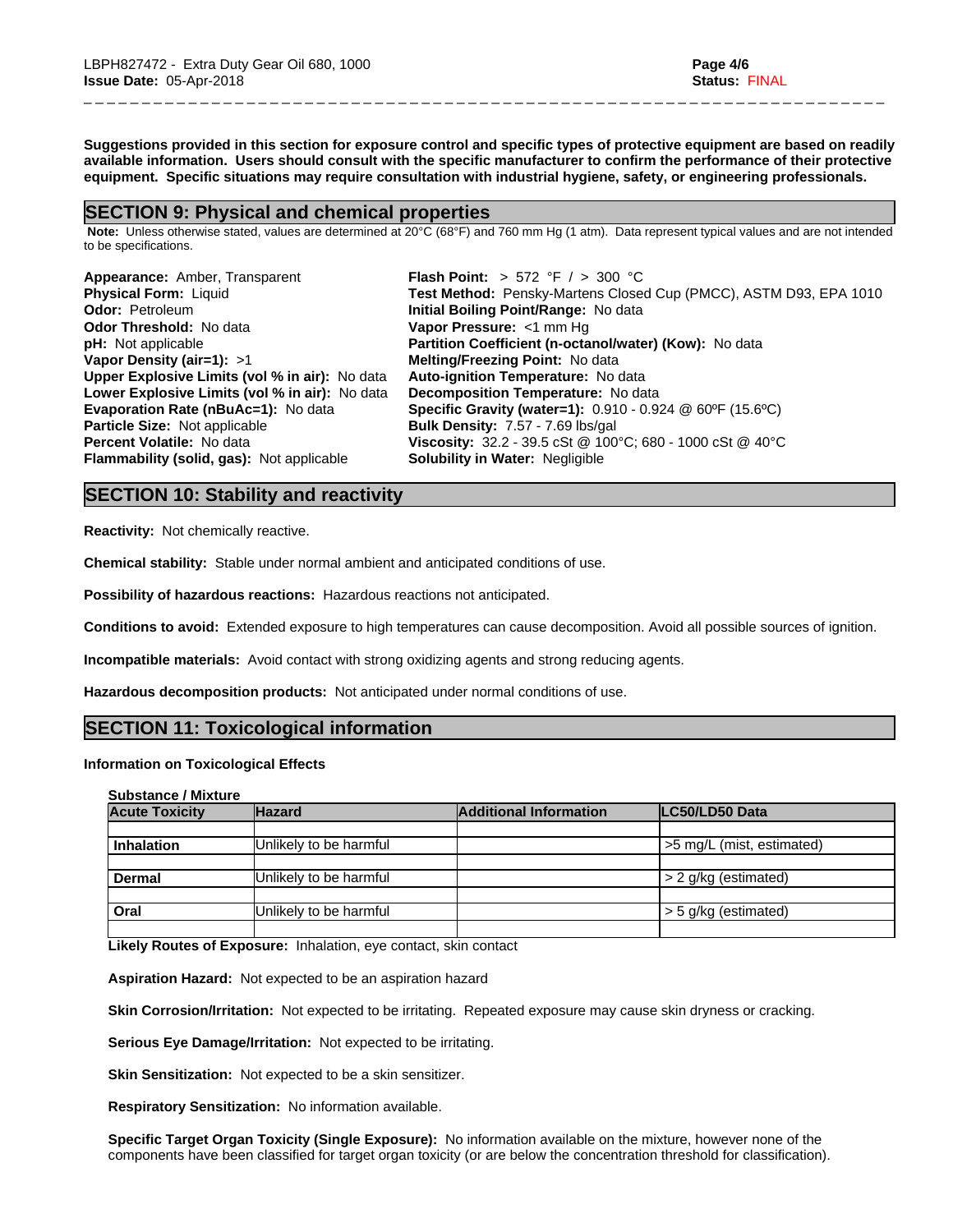**Specific Target Organ Toxicity (Repeated Exposure):** No information available on the mixture, however none of the components have been classified for target organ toxicity (or are below the concentration threshold for classification).

\_ \_ \_ \_ \_ \_ \_ \_ \_ \_ \_ \_ \_ \_ \_ \_ \_ \_ \_ \_ \_ \_ \_ \_ \_ \_ \_ \_ \_ \_ \_ \_ \_ \_ \_ \_ \_ \_ \_ \_ \_ \_ \_ \_ \_ \_ \_ \_ \_ \_ \_ \_ \_ \_ \_ \_ \_ \_ \_ \_ \_ \_ \_ \_ \_ \_ \_ \_ \_

**Carcinogenicity:** No information available on the mixture, however none of the components have been classified for carcinogenicity (or are below the concentration threshold for classification).

**Germ Cell Mutagenicity:** No information available on the mixture, however none of the components have been classified for germ cell mutagenicity (or are below the concentration threshold for classification).

**Reproductive Toxicity:** No information available on the mixture, however none of the components have been classified for reproductive toxicity (or are below the concentration threshold for classification).

#### **Information on Toxicological Effects of Components**

### **Lubricant Base Oil (Petroleum)**

*Carcinogenicity:* The petroleum base oils contained in this product have been highly refined by a variety of processes including severe hydrocracking/hydroprocessing to reduce aromatics and improve performance characteristics. All of the oils meet the IP-346 criteria of less than 3 percent PAH's and are not considered carcinogens by NTP, IARC, or OSHA.

### **SECTION 12: Ecological information**

# **GHS Classification:**

### **No classified hazards**

**Toxicity:** All acute aquatic toxicity studies on samples of lubricant base oils show acute toxicity values greater than 100 mg/L for invertebrates, algae and fish. These tests were carried out on water accommodated fractions and the results are consistent with the predicted aquatic toxicity of these substances based on their hydrocarbon compositions.

**Persistence and Degradability:** The hydrocarbons in this material are not readily biodegradable, but since they can be degraded by microorganisms, they are regarded as inherently biodegradable.

**Bioaccumulative Potential:** Log Kow values measured for the hydrocarbon components of this material are greater than 5.3, and therefore regarded as having the potential to bioaccumulate. In practice, metabolic processes may reduce bioconcentration.

**Mobility in Soil:** Volatilization to air is not expected to be a significant fate process due to the low vapor pressure of this material. In water, base oils will float and spread over the surface at a rate dependent upon viscosity. There will be significant removal of hydrocarbons from the water by sediment adsorption. In soil and sediment, hydrocarbon components will show low mobility with adsorption to sediments being the predominant physical process. The main fate process is expected to be slow biodegradation of the hydrocarbon constituents in soil and sediment.

**Other adverse effects:** None anticipated.

### **SECTION 13: Disposal considerations**

The generator of a waste is always responsible for making proper hazardous waste determinations and needs to consider state and local requirements in addition to federal regulations. This material, if discarded as produced, would not be a federally regulated RCRA "listed" hazardous waste and is not believed to exhibit characteristics of hazardous waste. See Sections 7 and 8 for information on handling, storage and personal protection and Section 9 for physical/chemical properties. It is possible that the material as produced contains constituents which are not required to be listed in the SDS but could affect the hazardous waste determination. Additionally, use which results in chemical or physical change of this material could subject it to regulation as a hazardous waste.This material under most intended uses would become "Used Oil" due to contamination by physical or chemical impurities. Whenever possible, Recycle used oil in accordance with applicable federal and state or local regulations. Container contents should be completely used and containers should be emptied prior to discard.

### **SECTION 14: Transport information**

**U.S. Department of Transportation (DOT) UN Number:** Not regulated **UN proper shipping name:** None **Transport hazard class(es):** None **Packing Group:** None **Environmental Hazards:** This product does not meet the DOT/UN/IMDG/IMO criteria of a marine pollutant